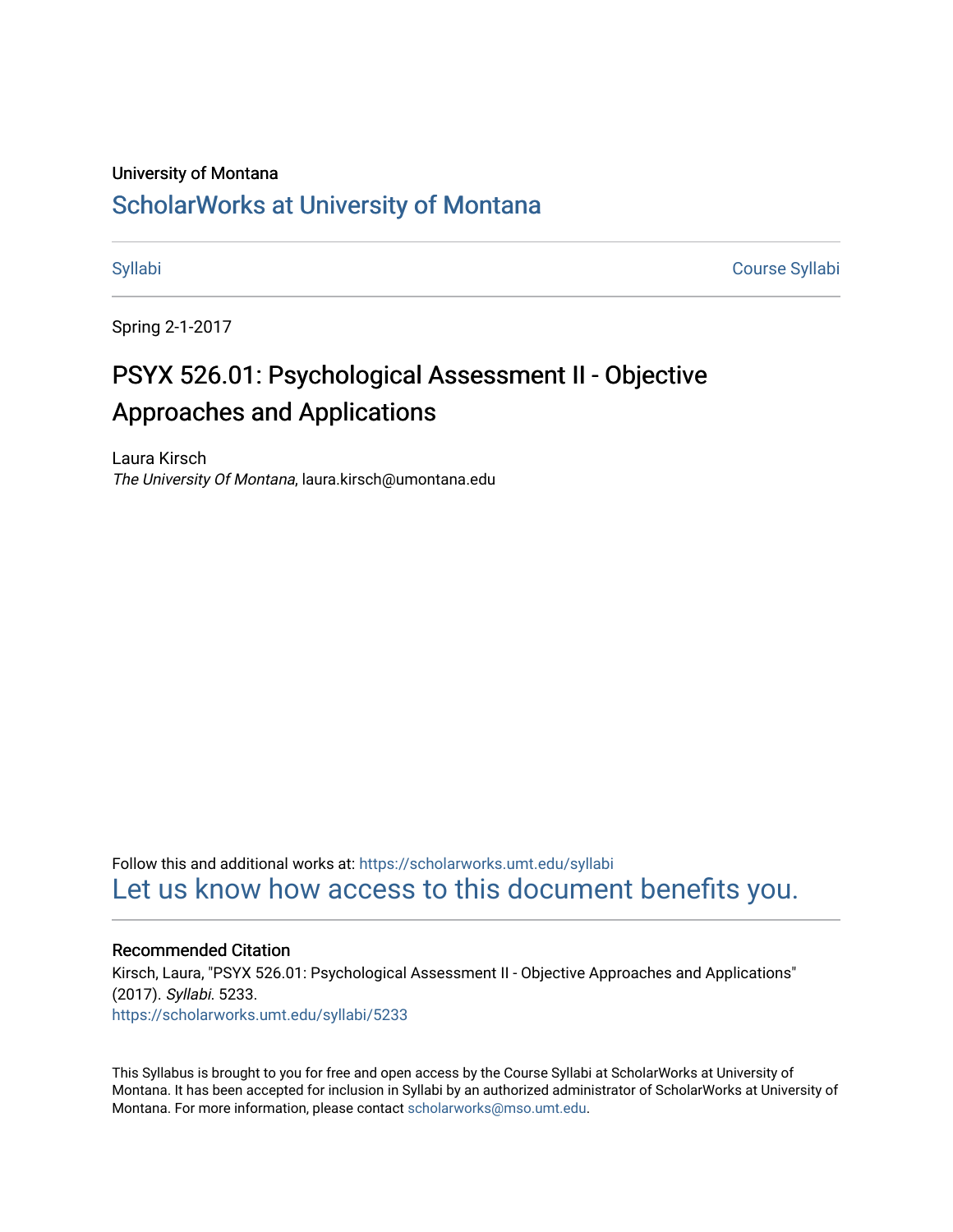# **Psychology 526**

# **Spring 2017**

# **Psychological Assessment II: Objective Approaches and Applications**

# Course Information

Time/Day: Tuesdays & Thursdays 3:30 – 4:50pm; Lab/Workshop: TBA Location: SB 303

# Instructor Information

Instructor: Laura Kirsch, Ph.D. Email: [laura.kirsch@umontana.edu](mailto:laura.kirsch@umontana.edu)  Office: Skaggs Bldg., Room 364 Office hours: Tuesdays 11am-1pm, or by appointment Phone: 406.207-7870

Teaching Assistant: Jessica Peatee Email: [jessica.peatee@umconnect.umt.edu](mailto:desiree.fox@umontana.edu) Office Hours: TBA and by appointment

### Required Readings

- **1.** Graham, J.R. (2012). *MMPI-2: Assessing Personality and Psychopathology, 5th Ed*. Oxford University Press: New York.
- **2.** Morey, L.C. (1996). *An Interpretive Guide to the Personality Assessment Inventory*. Psychological Assessment Resources, INC.
- **3.** *Standards for Psychological and Educational Testing*. (2014). Washington, DC: American Educational Research Association.
- \*\*\* None of these texts is available in the bookstore. Please secure copies from commercial vendors.
- **4.** Additional required readings are listed in the course schedule. These supplemental readings will be available via Moodle.

# Course Objectives

This course will continue your training in and experience with measurement theory, psychological testing, evaluation and assessment. The course begins with coverage of general measurement topics, including psychometric theory, ethical issues, and test characteristics. We then focus our attention on some of the most commonly-used and researched 'objective' personality inventories, the Minnesota Multiphasic Personality Inventory – 2 (MMPI-2), the MMPI-2 Restructured Form (MMPI-2 RF), and the Personality Assessment Inventory (PAI). Following introductory material, you will gain 'hands-on' experience with MMPI-2 & PAI administration/interpretation and the written presentation of assessment results. In the interest of linking assessment activities with positive outcomes in psychotherapy, these 'hand-on' experiences will facilitate your understanding of how test data have the potential to inform psychotherapeutic intervention and case formulation. You will complete 3 modified psychological evaluations of undergraduate volunteers. These 'evaluations'—culminating in written reports—will include data from tests, observation, and an adapted clinical interview. By the end of the semester, you will demonstrate basic and beginning proficiency with test administration/interpretation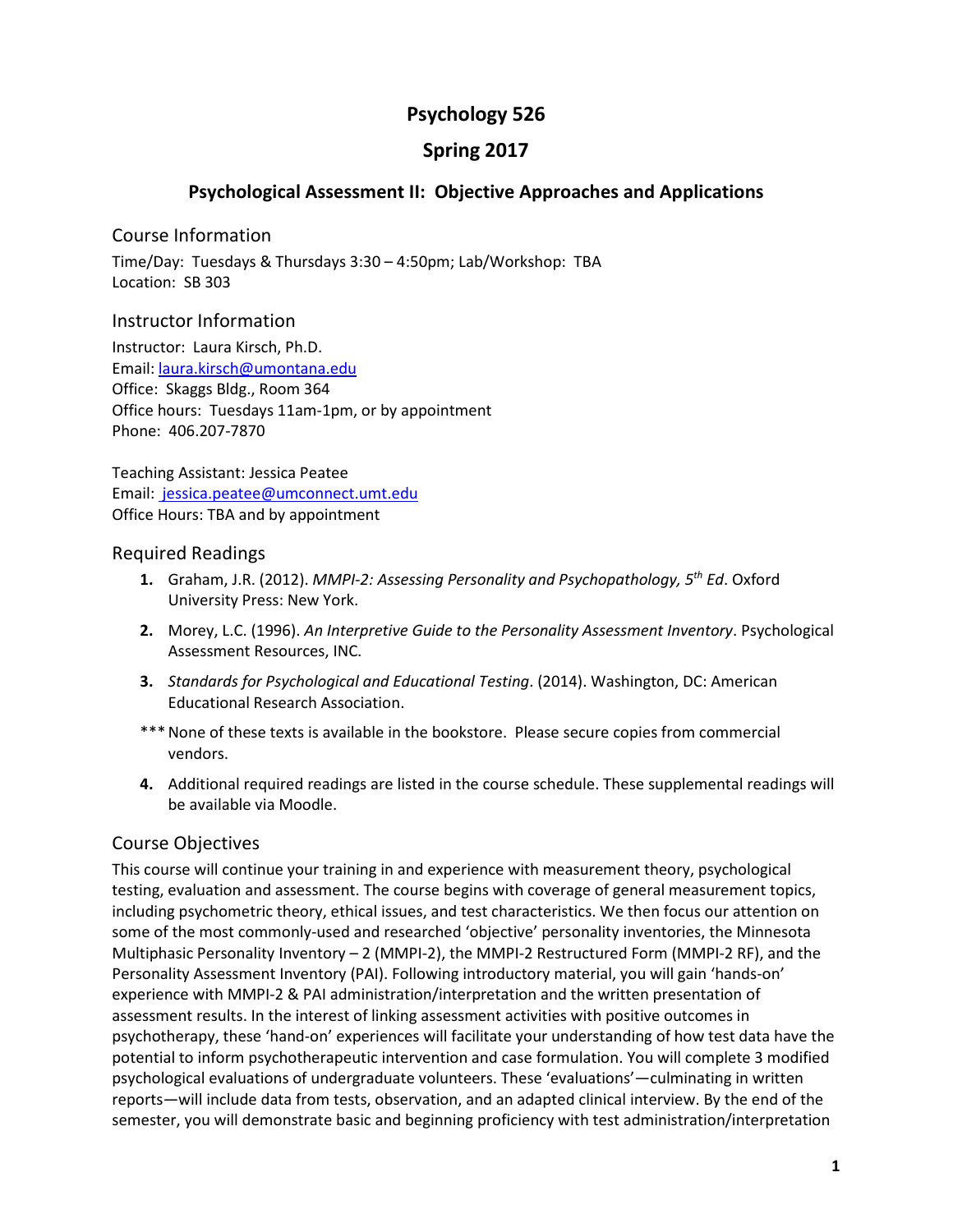and the written/oral communication of assessment results. In the final few weeks of class, we will attend to a range of issues, including historical and contemporary controversies in psychological measurement, testing and assessment. Each student will identify an area relevant to personality assessment that was not covered previously, select relevant readings that examine the issue, and lead the classroom-based discussion.

A note about competence: Competent use of assessment tools, techniques and strategies requires considerable study, effort, and applied experience. Stated simply, no single course or learning experience will elevate your assessment skills to a level of full competence. Instead, your competency in psychological assessment will develop over time through multiple and varied experiences as graduate students, pre-doctoral interns, postdoctoral fellows, and early career psychologists.

# Learning Outcomes

Over the course of the semester, students will:

- 1. Demonstrate knowledge and understanding of basic psychometric principles and their relevance to psychological testing and assessment.
- 2. Demonstrate beginning proficiency and emerging competence regarding the interpretation of 'objective' personality testing and the written communication of assessment results.
- 3. Demonstrate knowledge and understanding of the impact of contextual factors on test interpretation and the related distinction between testing and assessment.

# Course Requirements

### Class Participation

We will meet twice weekly to discuss assigned readings and issues related to test interpretation. In addition to brief lecture on key points, the course will employ a seminar format. This will require active discussion and contributions from each of you. You are required to attend each class meeting with the assigned readings completed and fully prepared for discussion. Once semester schedules fall into place (≈ week 2 or 3), you will participate in biweekly 'lab'/'workshop' meetings, facilitated by the course TA, Jessica Peatee, MA. Early lab meetings will orient you to CPC policies/procedures and the testing materials/facilities. In later weeks, you will use lab time to discuss interviewing skills and approach, techniques and principles of harm assessment, your mock clients' testing and interpretations, and any other issues that arise over the course of the semester. I expect you to attend each lab/workshop meeting and to respond swiftly to communications from Jessica. Please note that class and lab/workshop participation account for 50 points toward your final grade.

# Case Presentations

Each of you is required to present one of the 'cases' you evaluate over the course of the semester. These case presentations will include summaries ( $\approx$  30 minutes) of the interview you conducted, the testing data, and your emerging thoughts about what these sources of data mean for the person you tested. These case presentations will facilitate your understanding of how the MMPI-2/PAI function and will give you early experience with concise oral presentation of complex clinical data. This presentation is worth 50 points toward your overall course grade. We will schedule these presentations early in the semester.

# Midterm Exam

In week 8 you will complete an in-class exam. The exam will include a series of short answer and essay questions based on the course material to date (i.e., basics regarding testing v. assessment,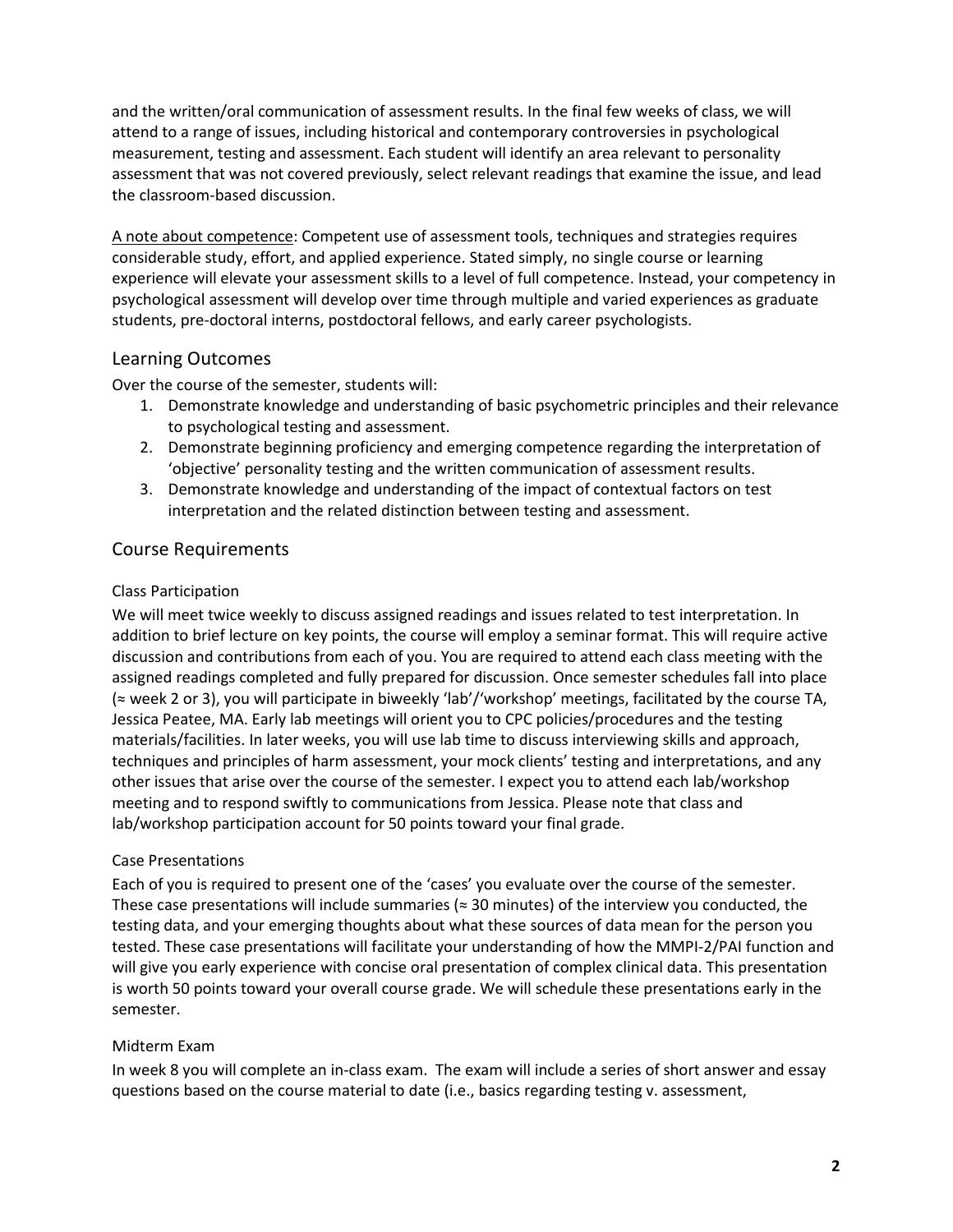psychometrics, ethical issues, test development strategies, MMPI-2 basics, etc.). Your test performance will comprise 100 points toward your final grade. More details will be provided in class.

#### Assessment and Assessment Reports

You will complete four psychological evaluation tasks over the course of the semester. You will serve as the examiner *and* examinee for assessment # 1. Assessment #s 2-4 will employ Psychology Department Subject Pool student volunteers as examinees. Later assessment tasks will account for increasing percentages of your final grade (please see 'grading' below for specifics); in total, these tasks account for 62.5% of the overall course points. *Assessment reports are due during class on the days noted on the syllabus. Late submissions (i.e., those turned in after the designated class period) will incur an initial 5 point penalty. An additional 5 points will be deducted for each day the reports are late*. *Weekends will be treated as a single day.*

*\**The department has moved subject pool recruitment and sign-ups to an online system, SONA. It is your responsibility to familiarize yourself with this system and the procedures for ensuring that all volunteers receive appropriate credit for participation.

#### *Assessment #1*

Your first assessment requires you to complete the MMPI-2, while 'role-playing' a person with a particular disorder or a person with whom you are familiar. After scoring the test, you will submit a 1-2 page 'reaction paper' that describes your experiences with the test and characterizes your reflections or reactions to it. This assignment will introduce you to the MMPI-2 stimuli and give you a sense of how it feels to take it. You will also gain initial experience with the scoring program and the range/diversity of generated scores. You will be required to submit the testing results, as we will use them in class to facilitate what the various MMPI-2 scales measure and how they work. PLEASE NOTE: this a *role-playing exercise*; do not take the test as yourself.

#### *Assessments #2-4*

Assessments 2 & 3 will include a modified clinical interview and the MMPI-2. For the 4th assessment, you will administer the PAI and an objective measure of depressive symptomatology (e.g., BDI-2, PHQ-9). For all assessments, you will use SONA to recruit departmental participant pool volunteers. The clinical interview should resemble an intake assessment, with necessary adjustments made given the nature of the interaction. As in any 'clinical' encounter, the interview will give you an opportunity to engage another person in the informed consent process, establish rapport, and apply your clinical interviewing skills. For your protection and the protection of the undergraduate volunteers, your interviews will be recorded AND observed live by a classmate.

You will submit written assessment reports that integrate interview and test findings for your  $2^{nd}$ ,  $3^{rd}$ , and  $4^{th}$  assessments. As noted above, your assessment tasks are worth increasing proportions of your final grade (i.e., 50, 75, 100, 100). Given the sensitive nature of the testing data and accompanying reports, you are required to work on these products in the CPC. *Neither the testing data nor the reports (drafts or final versions) can be carried outside of the CPC.*

# Assessment Grading

Grading of clinical reports will depend on a number of criteria, including writing style, grammar, clarity of communication, interpretive reasoning, data integration, and formatting. You are required to write these assessment reports *as if they were professional products intended for client records*. As a result, *typos and other issues related to writing mechanics matter*. I make extensive notes on all submitted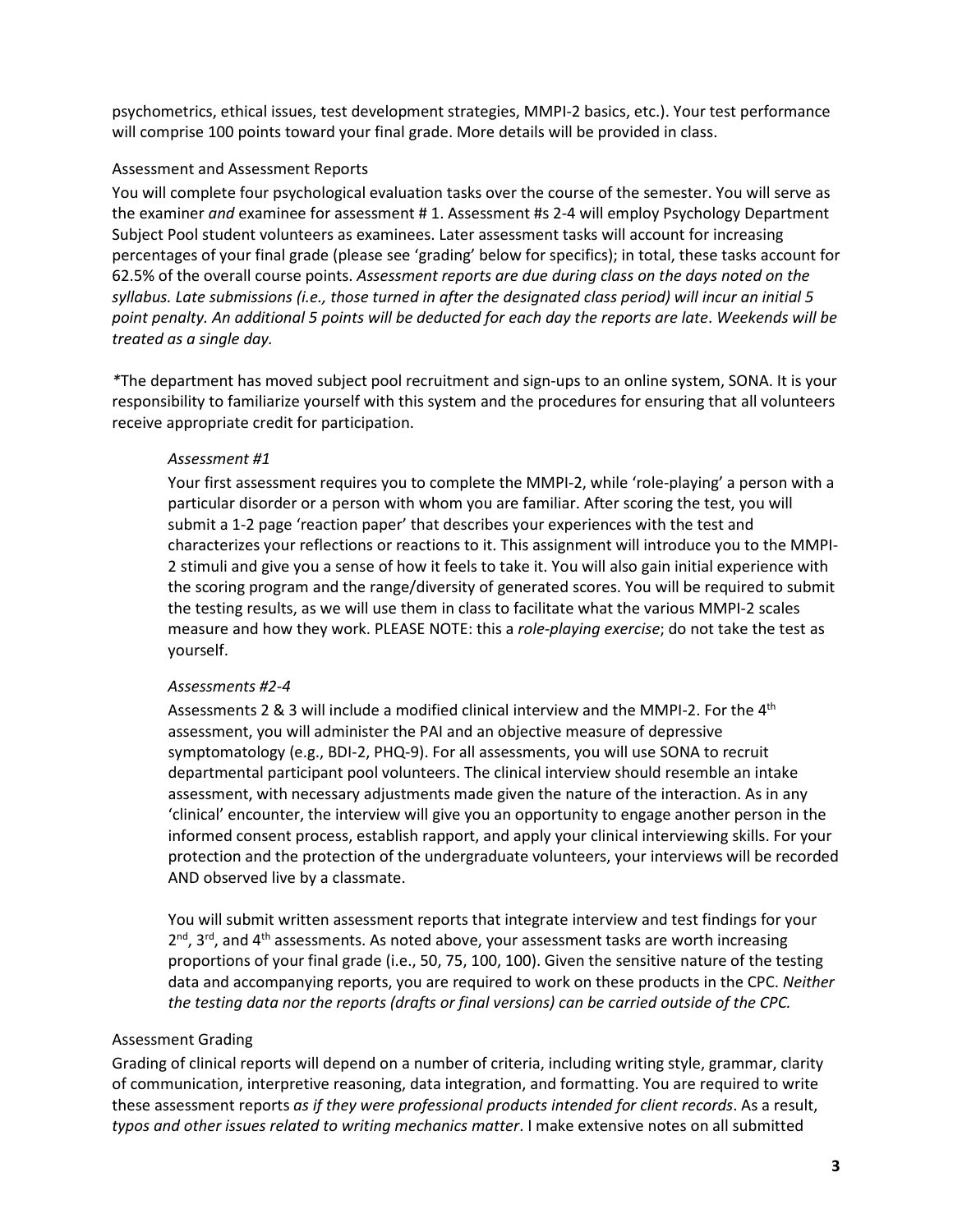reports. Often, these notes highlight grammatical problems and issues of writing style. Submitted reports that include errors/issues for which I have previously provided clear commentary will be returned ungraded to the student for revision and resubmission. This will effectively mean that the report is late, and it will be graded accordingly. All reports will use an alias to identify the test subject and will be blinded (e.g., no other information should be included that could serve to identify the participant). We will discuss issues related to report writing and grading in more detail during class and lab/workshop.

# Presentation/Discussion Leader

Each of you will make a presentation and facilitate the discussion for a full class period during the final weeks of the semester. You will select the presentation topic and readings for these class periods; the topics should address a contemporary issue of relevant interest in the area of objective personality assessment. Toward the beginning of the semester, you will select your area of interest and run it by me for my approval. You will then select 2-3 readings to present the topic and support your plan for the class period. This assignment will account for 75 points toward your final grade.

# Course Expectations, Guidelines and Policies

### Academic Integrity

Academic dishonesty is antithetical to the mission of the University of Montana; all students must practice academic honesty. Misconduct is subject to an academic penalty by the course instructor and/or a disciplinary sanction by the University. Academic misconduct –including plagiarism- will result in an "F" for the course and might result in dismissal from your academic program and the university. Please let me know if you have any questions about what might constitute plagiarism. Please also familiarize yourself with the [Student Conduct Code.](http://www.umt.edu/vpsa/policies/student_conduct.php)

#### Class Attendance and Punctuality

I expect you to attend every scheduled class period *and* lab/workshop meeting and to be on time. Class absences are acceptable for the following reasons: 1) your own illness; 2) illness or health care needs of a family member; 3) travel for an academically-relevant event (e.g., conference attendance). Please let me know as soon as you can if you know in advance of a scheduled absence. If you must miss class because of your own illness or a family health care obligation, please let me know before class or as soon as possible. If you choose to use a laptop or iPad to take notes, please restrict your use of these devices to course-related activities during our class meetings.

#### Absences

Students who miss class *FOR ANY REASON* will write a brief (≈ 1 page, single-spaced) reaction paper summarizing your reflections on the assigned readings. The paper must be submitted as soon as possible after the missed class period. Be advised: *Failure to complete the paper or within two days after return will result in a 2-point deduction of your class participation grade.* 

#### Policy on Incomplete Grades

An Incomplete will be assigned only in cases when student hardship precludes completion of the course requirements within the bounds of the semester. It is the student's responsibility to discuss with me the possibility of an Incomplete prior to the end of the semester. Any student taking an Incomplete is required to finish the course requirements *as soon as possible after the semester's close*. The student must communicate his/her plan for course completion to me as soon as he/she is able to do so. Per University policy, Incompletes revert automatically to 'F's after 12 months.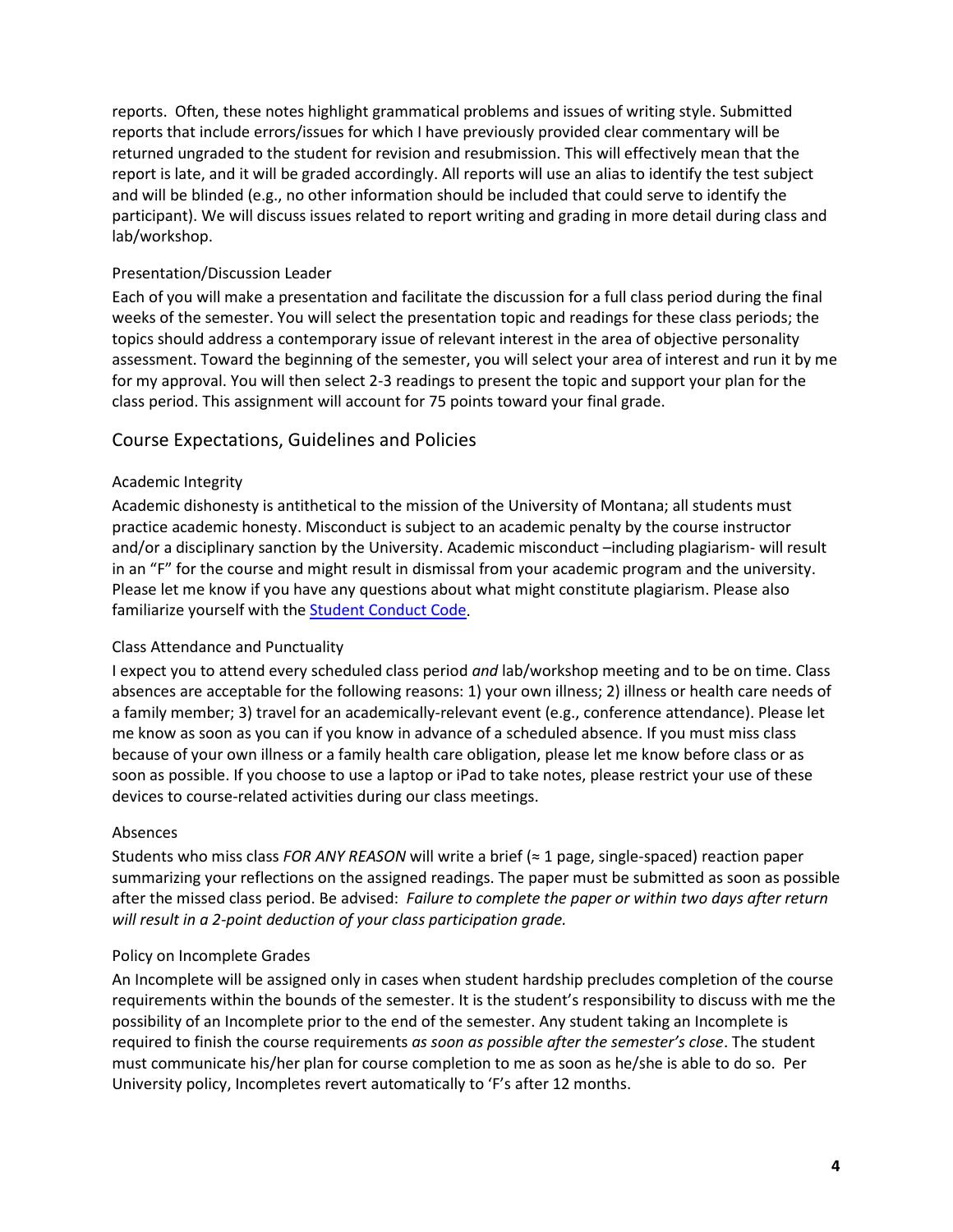### Professional Comportment

As psychologists-in-training, your behavior must comply with the ethical and professional standards of our discipline at all times. Issues with particular relevance to assessment (e.g., informed consent, rights of examinees, confidentiality, mandated reporting, duty to warn/protect, test security, etc.) will be discussed in class. I urge you to raise additional ethical concerns for discussion when you encounter them. Please note that the CPC is a functioning mental health clinic. When you conduct your 'client' interviews you are required to follow all CPC policies/procedures and are expected to demonstrate professional behavior and dress.

#### Disability Modifications

The University of Montana assures equal access to instruction through collaboration between students with disabilities, instructors, an[d Disability Services for Students.](http://www.umt.edu/dss/) If you think you may have a disability adversely affecting your academic performance, and you have not already registered with Disability Services, please contact Disability Services in Lommasson Center 154 or call 406.243.2243. I will work with you and Disability Services to provide an appropriate modification.

| <b>Assignment</b>       | <b>Points</b> |
|-------------------------|---------------|
| Class/Lab Participation | 50            |
| Case Presentation       | 50            |
| Discussion Leader       | 75            |
| Assessment #1           | 50            |
| Assessment #2           | 75            |
| Assessment #3           | 100           |
| Assessment #4           | 100           |
| Midterm Exam            | 100           |
| <b>TOTAL</b>            | 600           |

Grading

Grades are assigned as follows:

| Percentage | Letter Grade |
|------------|--------------|
| $93 - 100$ | А            |
| $90 - 92$  | А-           |
| $87 - 89$  | B+           |
| $83 - 86$  | B            |
| $80 - 82$  | B-           |
| $70 - 79$  | C            |
| $60 - 69$  | D            |
| <60        | F            |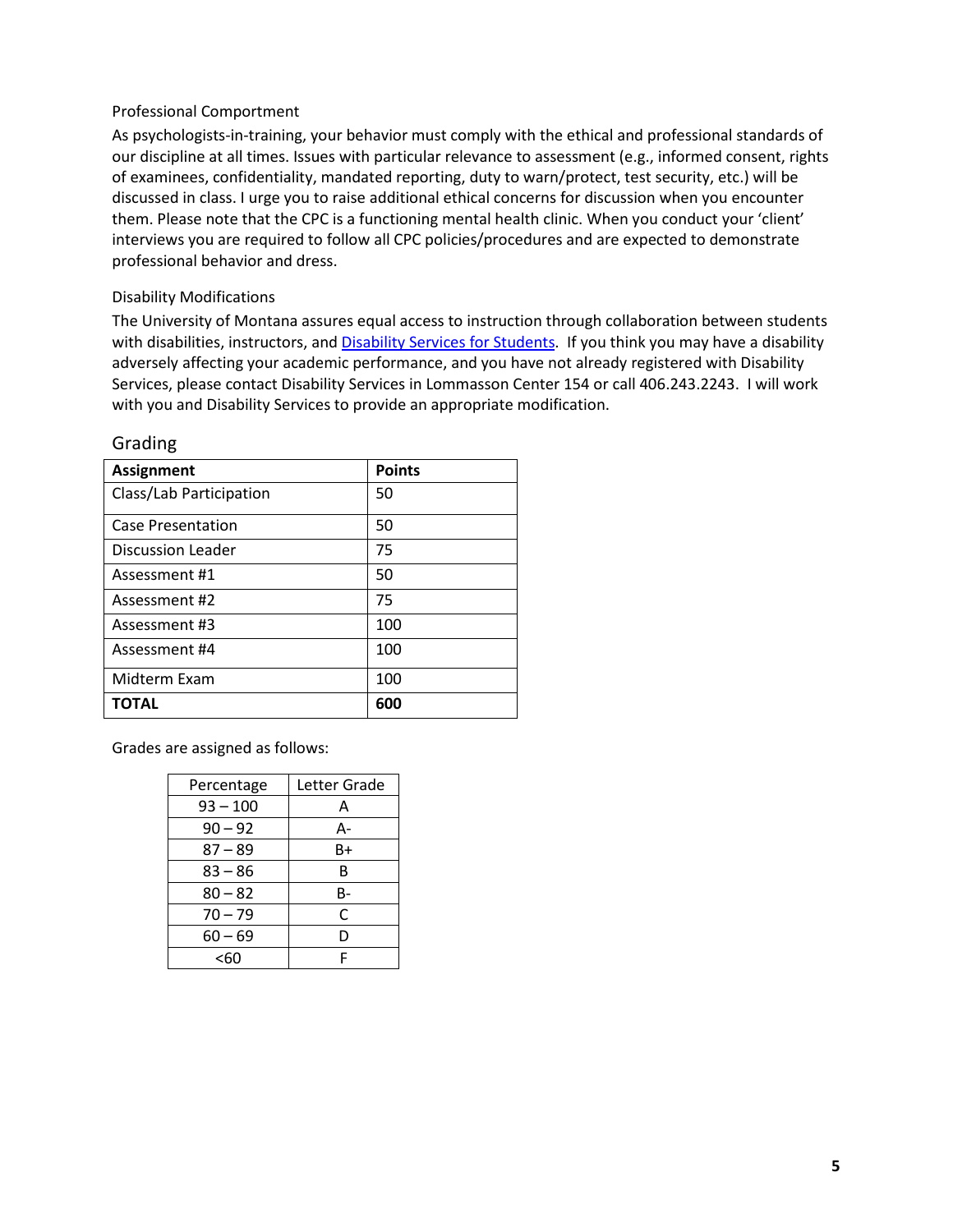# Tentative Course Schedule & Reading List

| Week           | <b>Dates</b>    | <b>Topic &amp; Readings</b>                                                                   |
|----------------|-----------------|-----------------------------------------------------------------------------------------------|
| $\mathbf{1}$   | T Jan 24        | Course orientation                                                                            |
|                | Th Jan 26       | Introduction and the history of measurement and psychological testing                         |
|                |                 | 1. Carlson, J.F. & Geisinger, K.F. (2009). Psychological diagnostic testing: Addressing       |
|                |                 | challenges in clinical applications of testing. In R.P. Phelps (Ed). Correcting Fallacies     |
|                |                 | about Educational and Psychological Testing. (pp. 67-88). Washington, DC: American            |
|                |                 | Psychological Association.                                                                    |
|                |                 | Horn, S.L.; Mihura, J.L.; Meyer, G.J. (2013). Psychological assessment in adult mental<br>2.  |
|                |                 | health settings. In K.F. Geisinger, B. A. Bracken, J.F. Carlson, J.C. Hansen and N.R.         |
|                |                 | Kuncel (Eds.), APA handbook of testing and assessment in psychology, Vol. 2: Testing          |
|                |                 | and assessment in clinical and counseling psychology (pp. 231-252). Washington,               |
|                |                 | DC: American Psychological Association.                                                       |
|                |                 | Meyer, G.J. et al. (2001). Psychological testing and psychological assessment: A<br>3.        |
|                |                 | review of evidence and issues. American Psychologist, 56, 128-165.                            |
|                |                 | 4. Standards for Psychological and Educational Testing. (2014). Washington, DC:               |
|                |                 | American Educational Research Association.                                                    |
|                |                 | Chapter 10: Psychological testing and assessment (pp. 151-168).                               |
| $\overline{2}$ | <b>T</b> Jan 31 | Psychometric foundations/classical and contemporary measurement theory                        |
|                |                 | Weiner, I.B. & Greene, R.L. (2008). Psychometric foundations of assessment. In<br>1.          |
|                |                 | Handbook of Personality Assessment (pp. 49-73). Hoboken, NJ: John Wiley and Sons.             |
|                |                 | 2. Standards                                                                                  |
|                |                 | Chapter 1: Validity (pp. 23-31)                                                               |
|                |                 | Chapter 2: Reliability/precision and errors of measurement (pp. 33-47)                        |
|                | Th Feb 2        | Ethics and standards                                                                          |
|                |                 | Weiner, I.B. & Greene, R.L. (2008). Ethical considerations in personality assessment.<br>1.   |
|                |                 | In Handbook of Personality Assessment. (pp. 77-95).                                           |
|                |                 | Standards<br>2.                                                                               |
|                |                 | Chapter 3: Fairness in testing (pp. 49-72)                                                    |
|                |                 | Chapter 8: The rights and responsibilities of test takers (pp. 131-137)                       |
|                |                 | 3. Weiner, I.B. (2009). Anticipating ethical and legal challenges in personality              |
|                |                 | assessments. In J.N. Butcher (Ed.), Oxford Handbook of Personality Assessment (pp.            |
|                |                 | 599-609). New York: Oxford University Press.                                                  |
|                |                 | 4. Turner, S.M., DeMers, S.T., Fox, H.R., & Reed, G.M. (2001). APA's guidelines for test      |
|                |                 | user qualifications: An executive summary. American Psychologist, 56, 1099-1113               |
|                |                 | For reference:                                                                                |
|                |                 | Dattilio, F.M., Tresco, K.E., & Siegel, A. (2007). An empirical survey on psychological<br>1. |
|                |                 | testing and the use of the term psychological: Turf battles or clinical necessity?            |
|                |                 | Professional Psychology: Research and Practice, 38, 682-689.                                  |
|                |                 | Montana Legislature: SB 235 (Short title: Clarify law on who may indicate<br>2.               |
|                |                 | performance of psychological testing)                                                         |
| $\overline{3}$ | T Feb 7         | Clinical Interviewing Overview: Understanding and using interview data                        |
|                |                 | 1. Morrison, J. (1995). Mental status exam I: Behavioral aspects; Mental status exam II:      |
|                |                 | Cognitive aspects; Signs and symptoms in areas of clinical interest. In The First             |
|                |                 | Interview: Revised for DSM-IV. (pp. 105-164). New York: The Guilford Press.                   |
|                |                 | For reference:                                                                                |
|                |                 | Shea, S.C. (1988). The dynamic structure of the interview. In Psychiatric                     |
|                |                 | Interviewing: the Art of Understanding. (pp. 55-133). Philadelphia, PA: W.B.                  |
|                |                 | Saunders Company.                                                                             |
|                |                 |                                                                                               |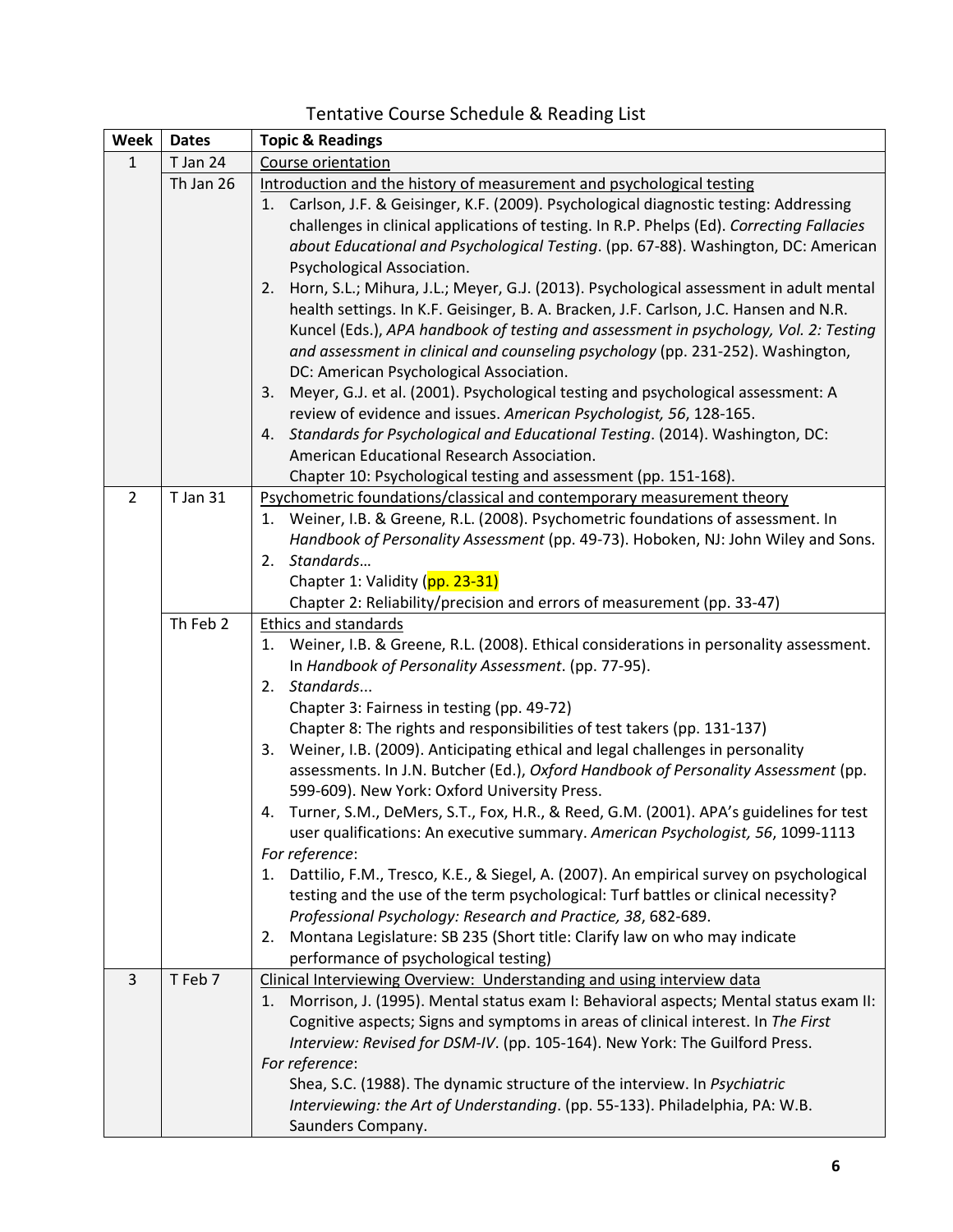| <b>Week</b> | <b>Dates</b>         | <b>Topic &amp; Readings</b>                                                                   |
|-------------|----------------------|-----------------------------------------------------------------------------------------------|
|             | Th Feb 9             | MMPI/MMPI-2: History, development, and overview                                               |
|             |                      | *** ASSESSMENT #1 DUE ***                                                                     |
|             |                      | 1. Weiner, I.B. & Greene, R.L. (2008). Overview (Self-Report Inventories). In Handbook        |
|             |                      | of Personality Assessment. (pp. 99-134). Hoboken, NJ: John Wiley and Sons, Inc.               |
|             |                      | 2. Standards                                                                                  |
|             |                      | Chapter 6: Test administration, scoring, reporting and interpretation (pp. 111-121)           |
|             |                      | Graham, J.R. (2012). MMPI-2: Assessing Personality and Psychopathology, 5th<br>3.             |
|             |                      | Edition. New York: Oxford University Press.                                                   |
|             |                      | Chapter 1: Development of the MMPI and MMPI-2 (pp. 1-13)                                      |
|             |                      | Chapter 2: Administration and Scoring (pp. 14-22)                                             |
|             |                      | For reference:                                                                                |
|             |                      | Tellegen, A. & Ben-Porath, Y.S. (1992). The new uniform T scores for the MMPI-2:              |
|             |                      | Rationale, derivation and appraisal. Psychological Assessment, 4, 145-155.                    |
| 4           | T Feb 14             | MMPI-2: Validity Indicators                                                                   |
|             |                      | 1. Graham, J.R. (2012).                                                                       |
|             |                      | Chapter 3: The Validity Scales (pp. 23-62).                                                   |
|             |                      | Bagby, R.M., Buis, T. & Nicholson, R. (1995). Relative effectiveness of the standard<br>2.    |
|             |                      | validity scales in detecting fake-bad and fake-good responding: Replication and               |
|             |                      | extension. Psychological Assessment, 7, 84-92.                                                |
|             |                      | For reference:                                                                                |
|             |                      | 1. Baer, R. A. & Miller, J. (2002). Underreporting of psychopathology on the MMPI-2: A        |
|             |                      | meta-analytic review. Psychological Assessment, 14, 16-26.                                    |
|             |                      | Bagby, R.M. & Marshall, M.B. (2004). Assessing underreporting bias on the MMPI-2.             |
|             |                      | Assessment, 11, 115-126.                                                                      |
|             | Th Feb 16            | <b>MMPI-2: Basic Clinical Scales</b>                                                          |
|             |                      | 1. Graham, J.R. (2012).                                                                       |
|             |                      | Chapter 4: The Clinical Scales (pp. 63-91).                                                   |
| 5           | T Feb 21             | MMPI-2: Codetypes                                                                             |
|             |                      | 1. Graham, J.R. (2012).                                                                       |
|             |                      | Chapter 5: Codetypes (pp. 92-116).                                                            |
|             | Th Feb 23            | MMPI-2: Content Scales                                                                        |
|             |                      | 1. Graham, J.R. (2012).                                                                       |
|             |                      | Chapter 6: Content interpretation (pp. 117-155).                                              |
|             |                      | For Reference:                                                                                |
|             |                      | 1. Green, B.A., Handel, R.W. & Archer, R.P. (2006). External correlates of the MMPI-2         |
|             |                      | Content Component scales in mental health inpatients. Assessment, 13, 80-97.                  |
|             |                      | Barthlow, D.L., Graham, J.R. Ben-Porath, Y.S. & McNulty, J.L. (1999). Incremental<br>2.       |
|             |                      | validity of the MMPI-2 content scales in an outpatient mental health setting.                 |
|             |                      | Psychological Assessment, 11, 39-47.                                                          |
|             |                      | 3. Archer, R.P., Aiduk, R., Griffin, R., & Elkins, D.E. (1996). Incremental validity of the   |
|             |                      | MMPI-2 content scales in a psychiatric sample. Assessment, 3, 79-90.                          |
| 6           | T Feb 28             | MMPI-2: Supplementary Scales/PSY-5                                                            |
|             |                      | 1. Graham, J.R. (2012).                                                                       |
|             | Case<br>Presentation | Chapter 8: Supplementary Scales (pp. 182-221)                                                 |
|             |                      | Chapter 7: Restructured Clinical and Personality Psychopathology Five Scales (pp.             |
|             |                      | 172-181).                                                                                     |
|             |                      | For Reference:                                                                                |
|             |                      | Archer, R.P., Elkins, D.E., Aiduk, R. & Griffin, R. (1997). The incremental validity of MMPI- |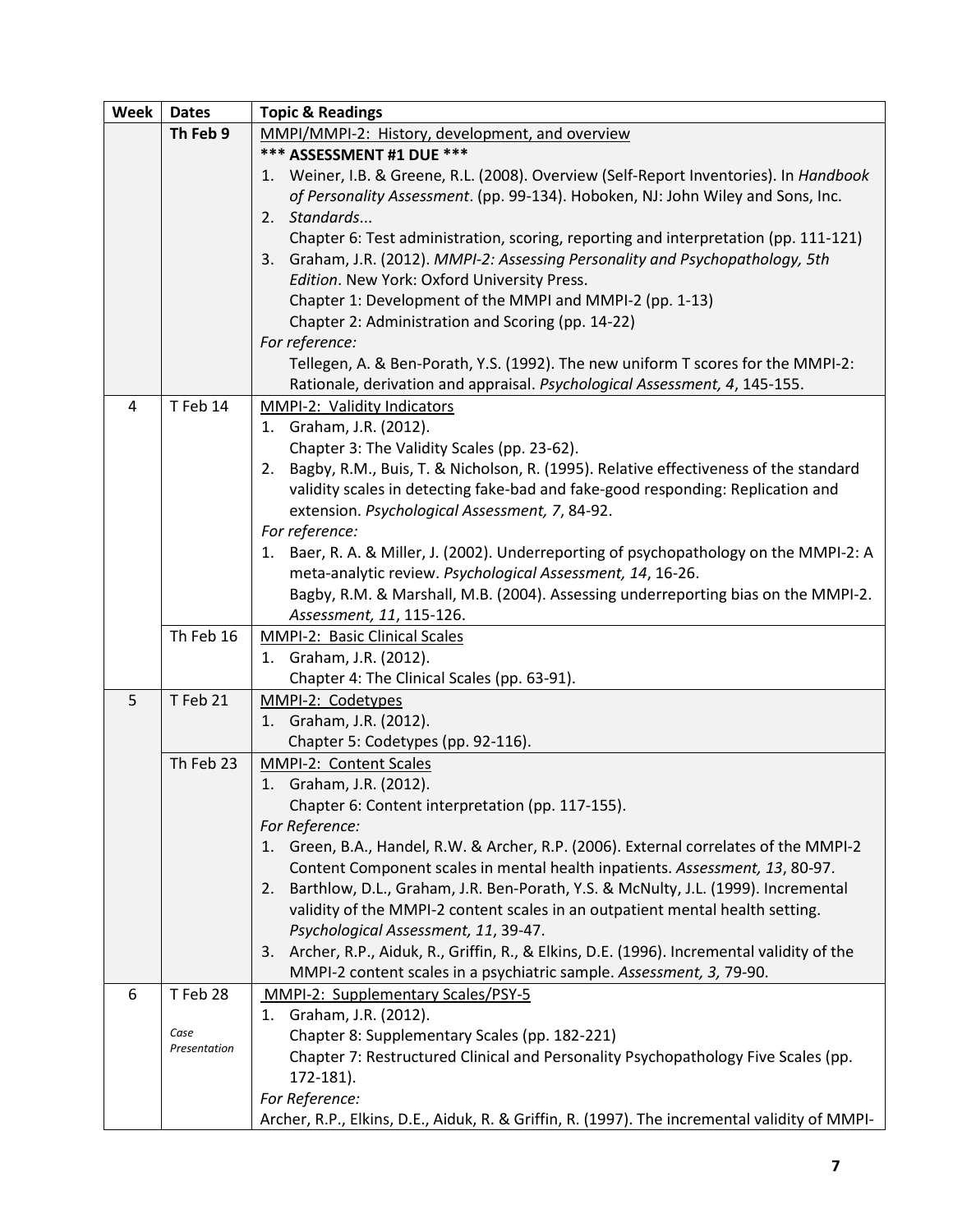| Week           | <b>Dates</b>         | <b>Topic &amp; Readings</b>                                                              |
|----------------|----------------------|------------------------------------------------------------------------------------------|
|                |                      | 2 supplementary scales. Assessment, 4, 193-205.                                          |
|                | Th Mar 2             | MMPI-2: Interpretation                                                                   |
|                |                      | 1. Graham, J.R. (2012).                                                                  |
|                | Case                 | Chapter 11: An Interpretive Strategy (pp. 283-331).                                      |
|                | Presentation         | Lewak, R.W. & Hogan, R.S. (2003). Integrating and applying assessment information.       |
|                |                      | In L.E. Beutler & G. Groth-Marnat (Eds.), Integrative Assessment of Adult                |
|                |                      | Personality. (pp. 356-397). New York: Guilford.                                          |
| $\overline{7}$ | T Mar 7              | Report writing; linking interpretation to intervention and orientation                   |
|                |                      | 1. Weiner, I.B. & Greene, R.L. (2008). The personality assessment process. In            |
|                | Case                 | Handbook of Personality Assessment. (pp. 19-47).                                         |
|                | Presentation         | Kvaal, S., Choca, J. & Groth-Marnat, G. (2003). The integrated psychological<br>2.       |
|                |                      | report. In L.E. Beutler & G. Groth-Marnat (Eds.), Integrative Assessment of Adult        |
|                |                      | Personality. (pp. 398-433). New York: Guilford.                                          |
|                |                      | Brenner, E. (2003). Consumer-focused psychological assessment. Professional<br>3.        |
|                |                      | Psychology: Research and Practice, 34, 240-247.                                          |
|                |                      | Groth-Marnat, G. & Horvath, L.S. (2006). The psychological report: A review of<br>4.     |
|                |                      | current controversies. Journal of Clinical Psychology, 62. 73-81.                        |
|                |                      | Michaels, M.H. (2006). Ethical considerations in writing psychological<br>5.             |
|                |                      | assessment reports. Journal of Clinical Psychology, 62, 47-58.                           |
|                | Th Mar 9             | MMPI-2-Restructured Form                                                                 |
|                |                      | 1. Graham, J.R. (2012).                                                                  |
|                | Case                 | Chapter 7: Restructured Clinical and Personality Psychopathology Five Scales (pp.        |
|                | Presentation         | 156-172).                                                                                |
|                |                      | Chapter 14: MMPI-2 Restructured Form (MMPI-2 RF) (pp. 395-408)                           |
| 8              | T Mar 14             | MMPI-2-RF: Interpretation/Construct validity                                             |
|                |                      | 1. Tellegen, A., & Ben-Porath, Y. S. (2008). MMPI-2-RF (Minnesota Multiphasic            |
|                | Case<br>Presentation | Personality Inventory-2 Restructured Form): Technical manual. Minneapolis:               |
|                |                      | University of Minnesota Press.                                                           |
|                |                      | Chapter 5: Test Interpretation                                                           |
|                |                      | 2. Selbom, M., Bagby, R.M., Kushner, S., Quilty, L.C. & Ayearst, L.E. (2012). Diagnostic |
|                |                      | construct validity of MMPI-2-Restructured Form (MMPI-2-RF) scale scores.                 |
|                |                      | Assessment, 19, 179-186.                                                                 |
|                | Th Mar 16            | Exam                                                                                     |
|                |                      |                                                                                          |
|                |                      |                                                                                          |
| 9              | T Mar 21             | <b>Spring Break</b>                                                                      |
|                | Th Mar 23            |                                                                                          |
|                |                      | <b>Spring Break</b>                                                                      |
|                |                      |                                                                                          |
| 10             | T Mar 28             | Catch up and/or special topics                                                           |
|                |                      | <b>Readings: TBA</b>                                                                     |
|                | Th Mar 30            | The Personality Assessment Inventory (PAI)                                               |
|                |                      | *** Assessment #2, First MMPI-2 report due***                                            |
|                |                      | 1. Morey, L.C. (1999). An Interpretive Guide to the Personality Assessment Inventory.    |
|                |                      | Psychological Assessment Resources, INC.                                                 |
|                |                      | Chapter 1: Introduction and Overview (pp. 1-21)                                          |
|                |                      |                                                                                          |